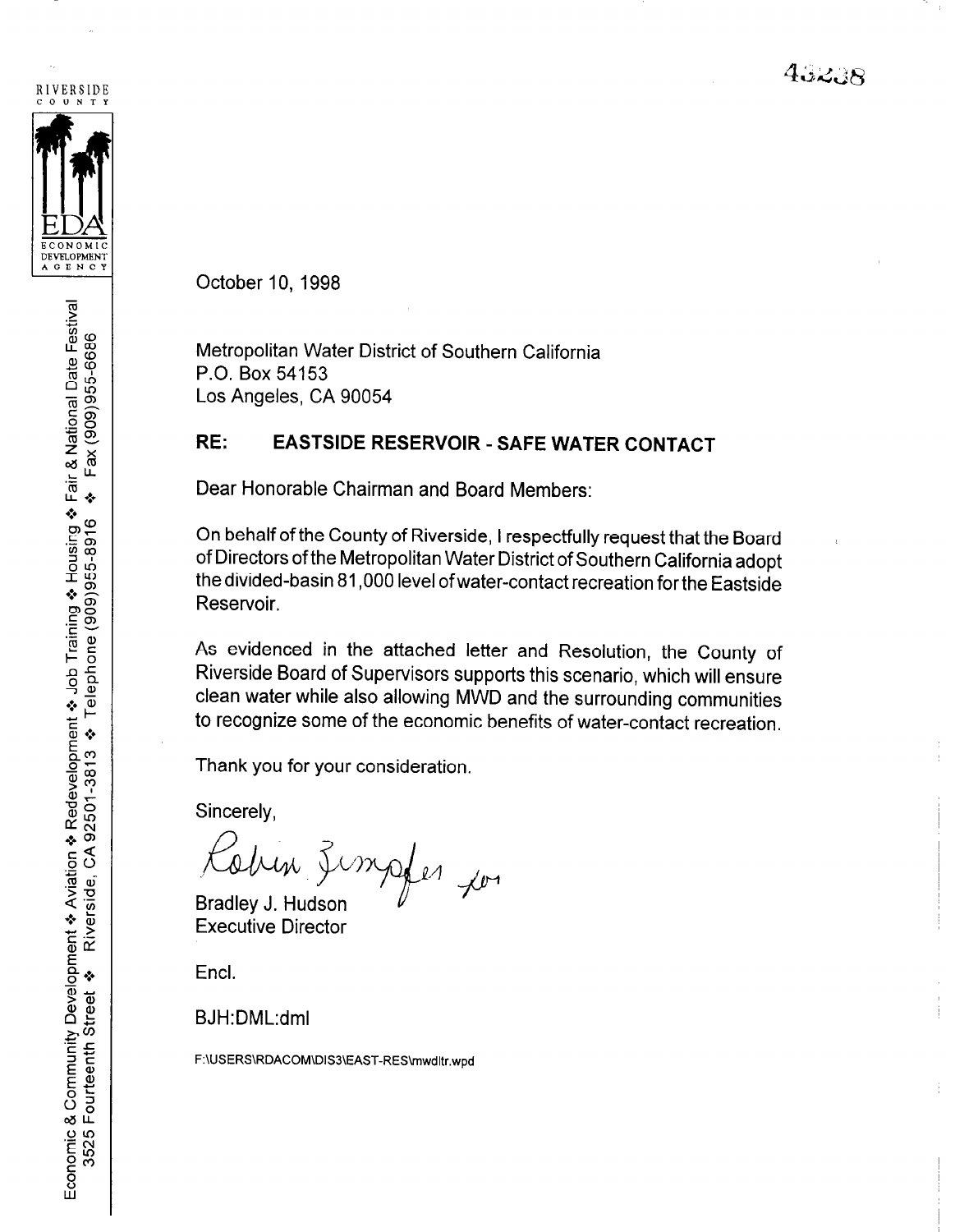## $4.12.38$



BOARD OF SUPERVISORS

BOB BUSTER 955-1010

JOHN E TAVAGLIONE 955.1020

JAMES A. VENABLE 955.1030

> ROY WILSON 955-1010

TOM MULLEN 955.,050

October 5, 1998

John Foley, Chairman, Board of Directors Metropolitan Water District of Southern California P.O. Box 54153 Los Angeles, CA 90054

## Re: EASTSIDE RESERVOIR SAFE WATER CONTACT

Dear Chairman Foley and Members of the Board:

Enclosed is Resolution No. 98-288 which was unanimously adopted by the Riverside County Board of Supervisors on August 18, '1998. This Resolution requests that the Metropolitan Water District adopt the divided-basin 81,000 level of water-contact recreation for the Eastside Reservoir.

While the economic benefits of water-contact recreation are important to Riverside County, we also recognize the importance of clean water and minimization of the costs associated with water treatment. The Pathogen Risk Model has shown that a level of 81,000 body contacts annually on a divided-basin scenario will not require additional water treatment. Therefore, the logical choice is to adopt a plan to allow water contact recreation at the divided-basin level of 81,000 annual contacts as defined in the MWD Pathogen Risk Model.

Riverside County strongly recommends that the MWD Board adopt this scenario, as evidenced in the attached Resolution.

Thank you for your consideration.

Sincerely. John Tàvaglione (\_\_\_*\_*<br>Cha<del>irm</del>an. Boand of Supervisors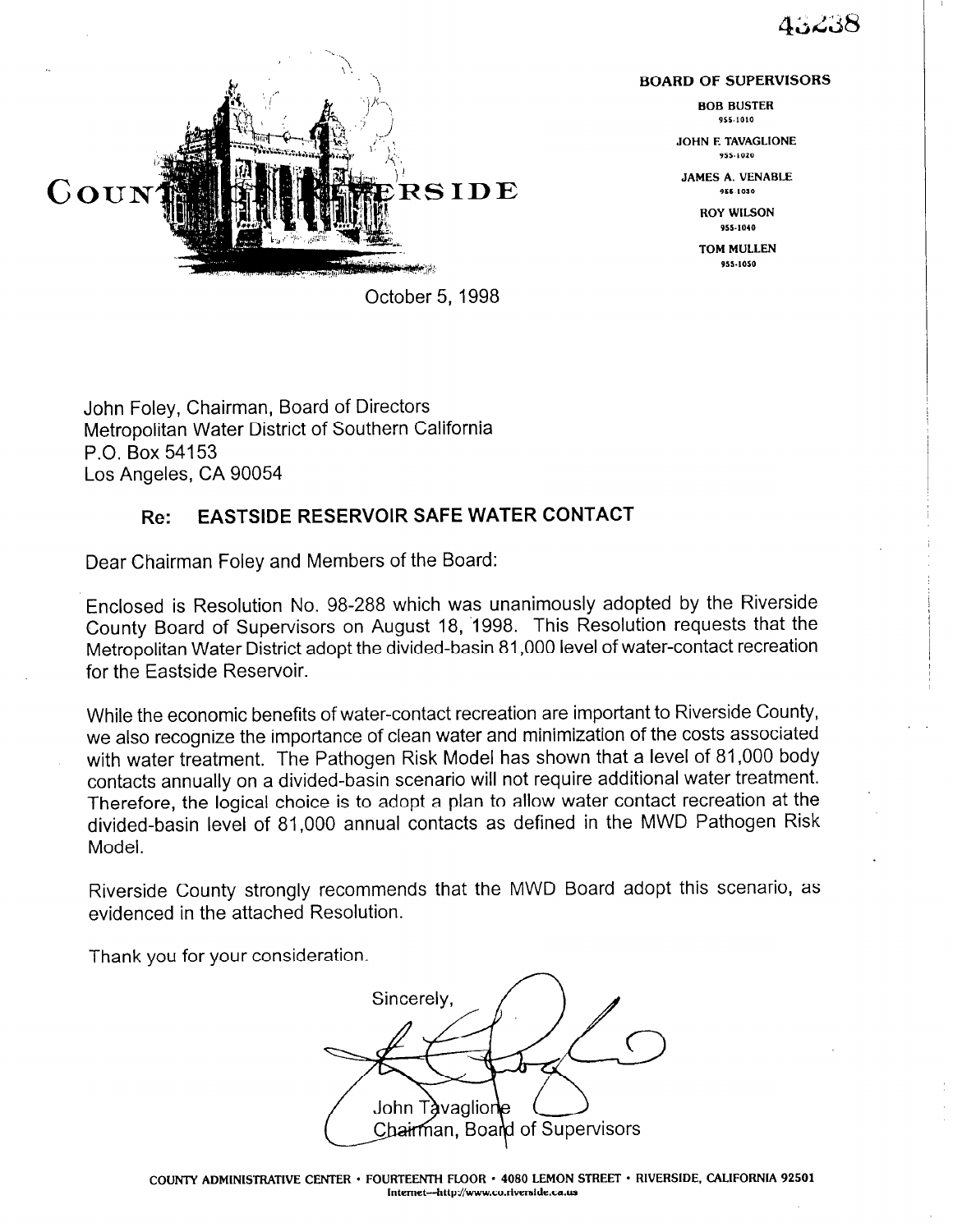RESOLUTION NO. 98-288

## A RESOLUTION OF THE COUNTY OF RIVERSIDE RECOMMENDING TO THE METROPOLITAN WATER DISTRICT A THRESHOLD FOR SAFE WATER-CONTACT RECREATION AT THE EASTSIDE RESERVOIR

WHEREAS, The Metropolitan Water District is a ma]or stakeholder in the future of Riverside County, by virtue of its investment of public funds in the construction of the Eastside Reservoir in western Riverside County; and

WHEREAS, The Metropolitan Water District has commissioned and competed the 8 Pathogen Risk Model, an exhaustwe review to finitely define the potential health risks  $9$ which may result from various levels of water-contact recreation at the Eastside Reservolr.  $10<sub>1</sub>$ which was reviewed and certified by a blue ribbon panel of the most prominent scientists  $11$  $12<sub>2</sub>$ in the United States; and,

WHEREAS, Metropolitan Water District, both independently and in conjunction with  $13$ the County of Riverside and City of Hemet, has prepared detailed assessments showing  $14$ the great demand for water sports recreation in Southern California and significant 15 regional economic benefits associated with such recreational activity; and 16

WHEREAS, The Pathogen Risk Model, divided-basin scenario, defines a level of  $17$ 81,000 body contacts annually which will not require additional ozonation or other water 18 19 treatment; and

WHEREAS, The annual volume of water under the 81,000 person scenario would 20 be 3.2 blllion gallons per person, a volume of water equivalent to 300,000 home, in- $21$ 22 ground swimming pools per person annually; and,

WHEREAS, The County of Riverside advocates the adoption of a level of water-23 l contact recreation which will not require additional water treatment and which will not  $24$ 25 increase water dellvery costs to rate-payers; and,

WHEREAS, Any associated recreational costs related to water-contact recreation 26 should be borne solely by water sports participants, not rate-payers; 27 I

28  $III$ 

1

 $\overline{2}$ 

 $\overline{3}$ 

4

5

6

 $\overline{7}$ 

AUG 1 8 1993 3. Lolp